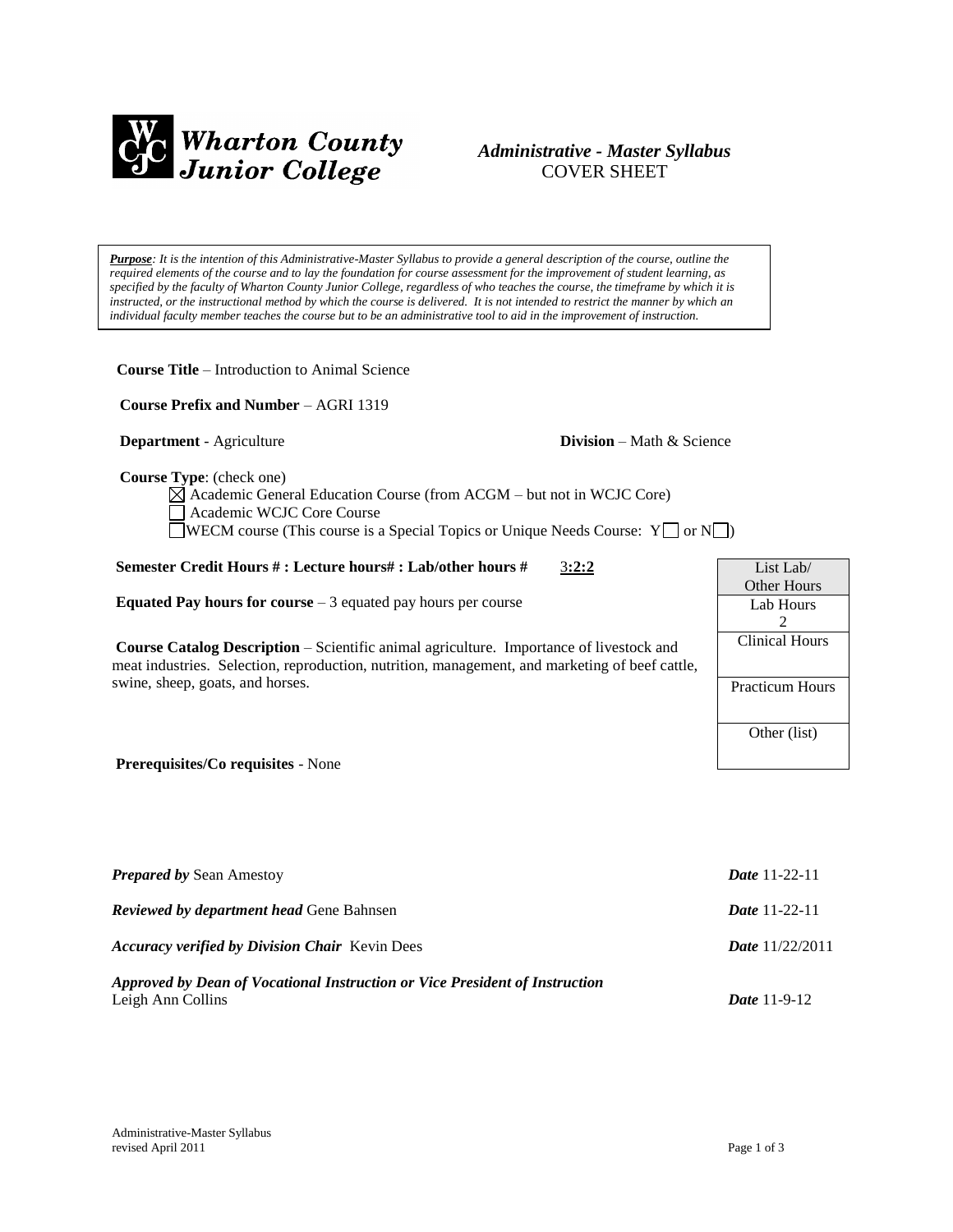

**I. Topical Outline** – Each offering of this course must include the following topics (be sure to include information regarding lab, practicum, clinical or other non-lecture instruction):

#### Topical Outline

Relationships between domestic animals and man. Beef cattle – breeds, reproduction, feeding, management, and marketing. Dairy cattle – breeds, milking process, reproduction, management, feeding, and marketing. Horses – breeds, reproduction, feeding, management, diseases, and parasites. Swine, - breeds, reproduction, feeding, management, diseases, and parasites. Sheep – breeds, reproduction, feeding and management.

#### Laboratory:

- 1. Animal identification cattle, horses, swine, sheep
- 2. Worming
- 3. Vaccination
- 4. Ear tagging
- 5. Evaluation
- 6. Reproduction system
- 7. Feeding

## **II. Course Learning Outcomes**

|                | <b>Course Learning Outcome</b>                                                                                                             | <b>Method of Assessment</b> |                                                                    |
|----------------|--------------------------------------------------------------------------------------------------------------------------------------------|-----------------------------|--------------------------------------------------------------------|
| Students will: |                                                                                                                                            |                             |                                                                    |
| 1.<br>2.       | Identify major livestock breeds.<br>Describe the parts of the reproductive system and<br>their functions.                                  | 1.<br>$\overline{2}$ .      | Lecture, exams, and assignments<br>Lecture, exams, and assignments |
| 3.             | Specify the estrous cycles, estrus periods, and<br>gestation periods for the various livestock species.                                    | 3.                          | Lecture, exams, and assignments                                    |
| 4.             | Describe the parts of the digestive system and their<br>functions.                                                                         | 4.                          | Lecture, exams, and assignments                                    |
| 5.             | Devise feeding programs to meet nutritional needs<br>for various livestock.                                                                | 5.                          | Lecture, exams, and assignments                                    |
| 6.             | Describe major diseases and parasites common to<br>each livestock species included in the course as<br>well as treatments and preventions. | 6.                          | Lecture, exams, and assignments                                    |
| 7.             | Select livestock for slaughter and breeding<br>purposes.                                                                                   | 7.                          | Lecture, exams, and assignments                                    |
| procedures.    | Present oral reports demonstrating proper animal handling                                                                                  | 8.                          | Lecture, exams, and assignments                                    |
|                |                                                                                                                                            |                             |                                                                    |